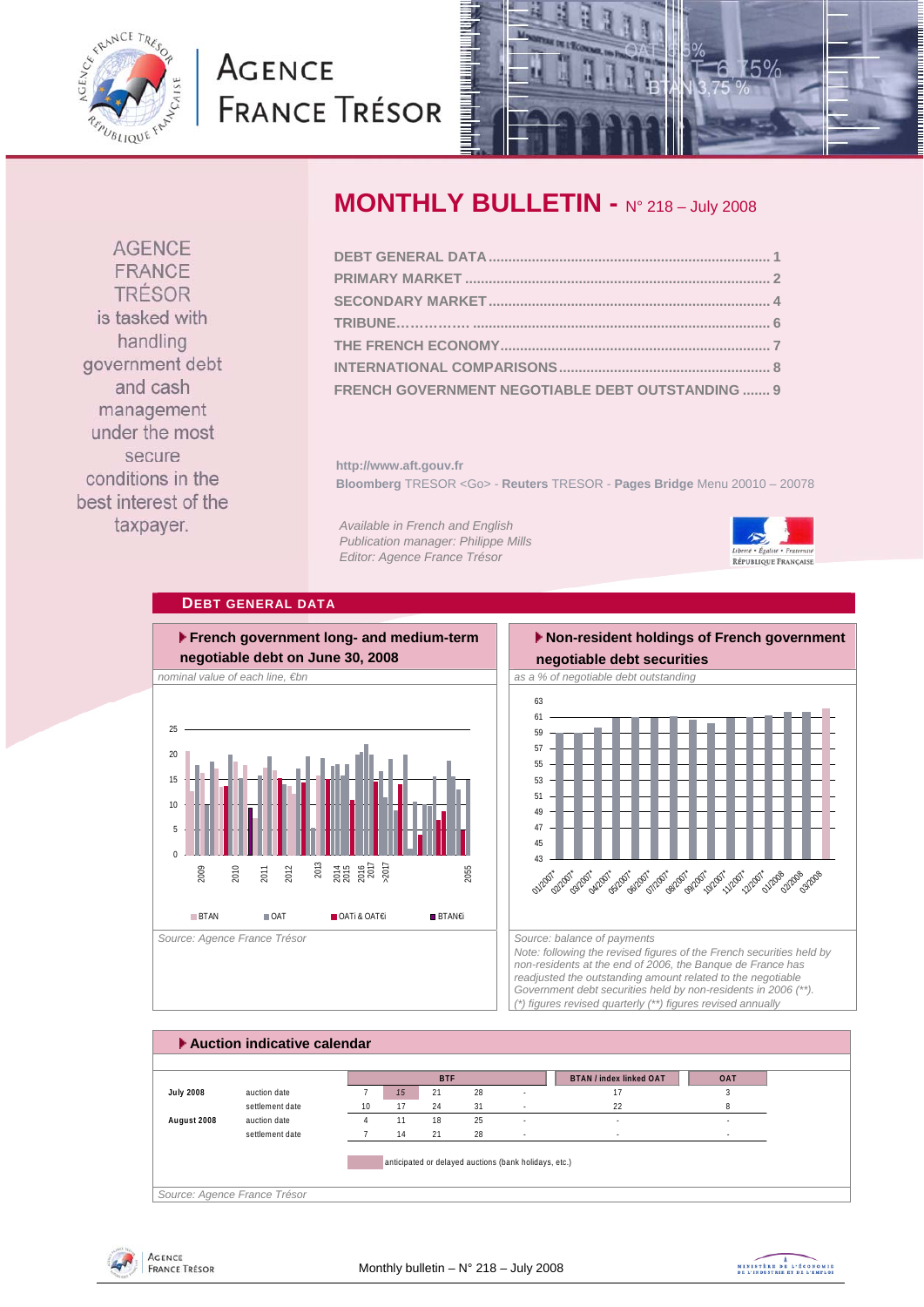# <span id="page-1-0"></span>00.00.07 00.00.0

# **PRIMARY MARKET**



### **OATs and BTANs issues and cumulative total on June 30, 2008**



*Source: Agence France Trésor* 

### **OATs and BTANs: indicative repayment schedule on June 30, 2008**





MINISTREE DE L'ÉCONOMIE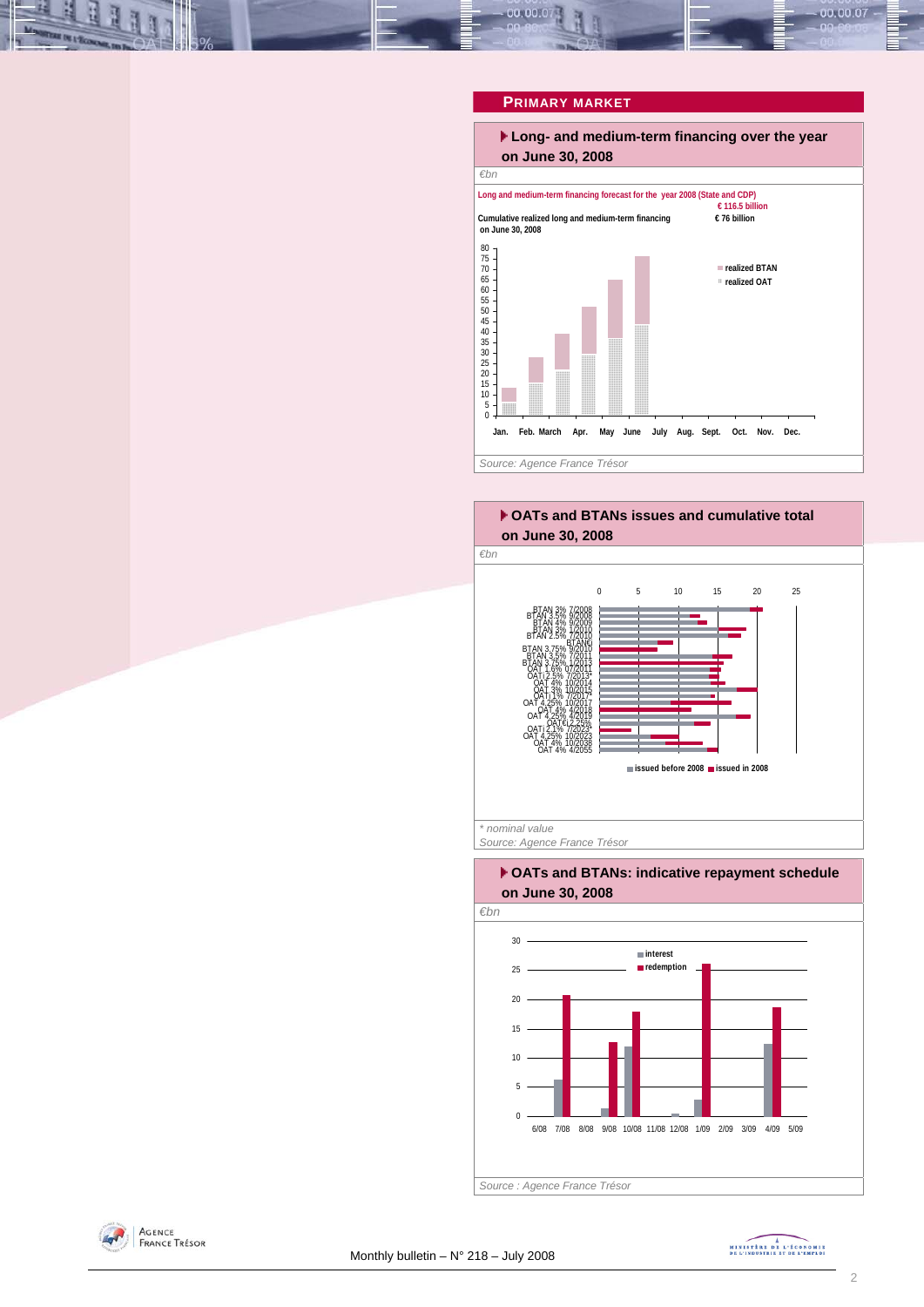# **OAT and BTAN auctions – June 2008**

| i |
|---|
|---|

ᅽ

**REGISTER** 

|                               | OAT 10 years | OAT 30 years             | <b>BTAN 2 years</b> | <b>BTAN 5 years</b>   | OATi 15 years       | OAT€i 12 years |
|-------------------------------|--------------|--------------------------|---------------------|-----------------------|---------------------|----------------|
|                               | 4/25/2018    | 10/25/2038               | 9/12/2010           | 1/12/2013             | 7/25/2023           | 7/25/2020      |
|                               | 4,00%        | 4,00%                    | 3,75%               | 3,75%                 | 2,10%               | 2,25%          |
| Auction date                  | 6/5/2008     | 6/5/2008                 | 6/19/2008           | 6/19/2008             | 6/19/2008           | 6/19/2008      |
| Settlement date               | 6/10/2008    | 6/10/2008                | 6/24/2008           | 6/24/2008             | 6/24/2008           | 6/24/2008      |
| Amount announced              |              | $<$ 4,000 --- 5,000 >    |                     | $<$ 4,500 --- 5,000 > | $< 1,200 - 1,700 >$ |                |
| Bid amount                    | 7,335        | 3,485                    | 5,350               | 5,135                 | 1,750               | 1,664          |
| Amount served                 | 3,165        | 1,255                    | 2,020               | 2,485                 | 0,785               | 0,874          |
| of which: NCTs before auction | 0            | 0                        | 0                   | 0                     | 0                   | 0              |
| NCTs after auction            | 278          | 380                      | 0                   | 0,612                 | 0,209               | 0,026          |
| <b>Total issued amount</b>    | 3,443        | 1,635                    | 2,020               | 3,097                 | 0,994               | 0,900          |
| Bid-to-cover ratio            | 2,32         | 2,78                     | 2,65                | 2,07                  | 2,23                | 1,90           |
| Weighted average price        | 95,24%       | 85,21%                   | 97,75%              | 95,36%                | 95,32%              | 99,29%         |
| Yield to maturity             | 4,61%        | 4,95%                    | 4,84%               | 4,91%                 | 2,48%               | 2,32%          |
|                               |              | $\overline{\phantom{a}}$ | $\sim$              | $\sim$                | 1,02688             | 1,11753        |

00.00.0

 *Source: Agence France Trésor* 

| <b>EXTEC auctions - June 2008</b> |            |            |            |            |            |            |
|-----------------------------------|------------|------------|------------|------------|------------|------------|
| $\epsilon$ m                      |            |            |            |            |            |            |
|                                   |            |            |            |            |            |            |
|                                   | <b>BTF</b> | <b>BTF</b> | <b>BTF</b> | <b>BTF</b> | <b>BTF</b> | <b>BTF</b> |
|                                   | short term | 1 month    | 2 month    | 3 month    | 6 month    | 1 year     |
| <b>Auction date</b>               |            | 6/2/2008   |            | 6/2/2008   | 6/2/2008   |            |
| Settlement date                   |            | 6/5/2008   |            | 6/5/2008   | 6/5/2008   |            |
| Maturity                          |            | 7/3/2008   |            | 9/4/2008   | 11/6/2008  |            |
| <b>Total issued amount</b>        |            | 1,014      |            | 2,031      | 2,232      |            |
| Weighted average rate             |            | 3.997%     |            | 4.033%     | 4.088      |            |
| <b>Auction date</b>               |            |            |            | 6/9/2008   |            | 6/9/2008   |
| Settlement date                   |            |            |            | 6/12/2008  |            | 6/12/2008  |
| Maturity                          |            |            |            | 9/4/2008   |            | 6/4/2009   |
| <b>Total issued amount</b>        |            |            |            | 2,019      |            | 2,169      |
| Weighted average rate             |            |            |            | 4.196%     |            | 4.656%     |
| <b>Auction date</b>               |            |            |            | 6/16/2008  | 6/16/2008  |            |
| Settlement date                   |            |            |            | 6/19/2008  | 6/19/2008  |            |
| Maturity                          |            |            |            | 9/18/2008  | 12/4/2008  |            |
| <b>Total issued amount</b>        |            |            |            | 2,001      | 2,000      |            |
| Weighted average rate             |            |            |            | 4.327%     | 4.456%     |            |
| <b>Auction date</b>               |            |            |            | 6/23/2008  |            | 6/23/2008  |
| Settlement date                   |            |            |            | 6/26/2008  |            | 6/26/2008  |
| Maturity                          |            |            |            | 9/18/2008  |            | 6/4/2009   |
| <b>Total issued amount</b>        |            |            |            | 2,145      |            | 2,173      |
| Weighted average rate             |            |            |            | 4.263%     |            | 4.596%     |
| <b>Auction date</b>               |            |            |            | 6/30/2008  | 6/30/2008  | 6/30/2008  |
| Settlement date                   |            |            |            | 7/3/2008   | 7/3/2008   | 7/3/2008   |
| Maturity                          |            |            |            | 10/2/2008  | 12/4/2008  | 7/2/2009   |
| <b>Total issued amount</b>        |            |            |            | 1,932      | 1,049      | 1,301      |
| Weighted average rate             |            |            |            | 4.302%     | 4.398%     | 4.645%     |

#### *Source: Agence France Trésor*



 $-00.00.07$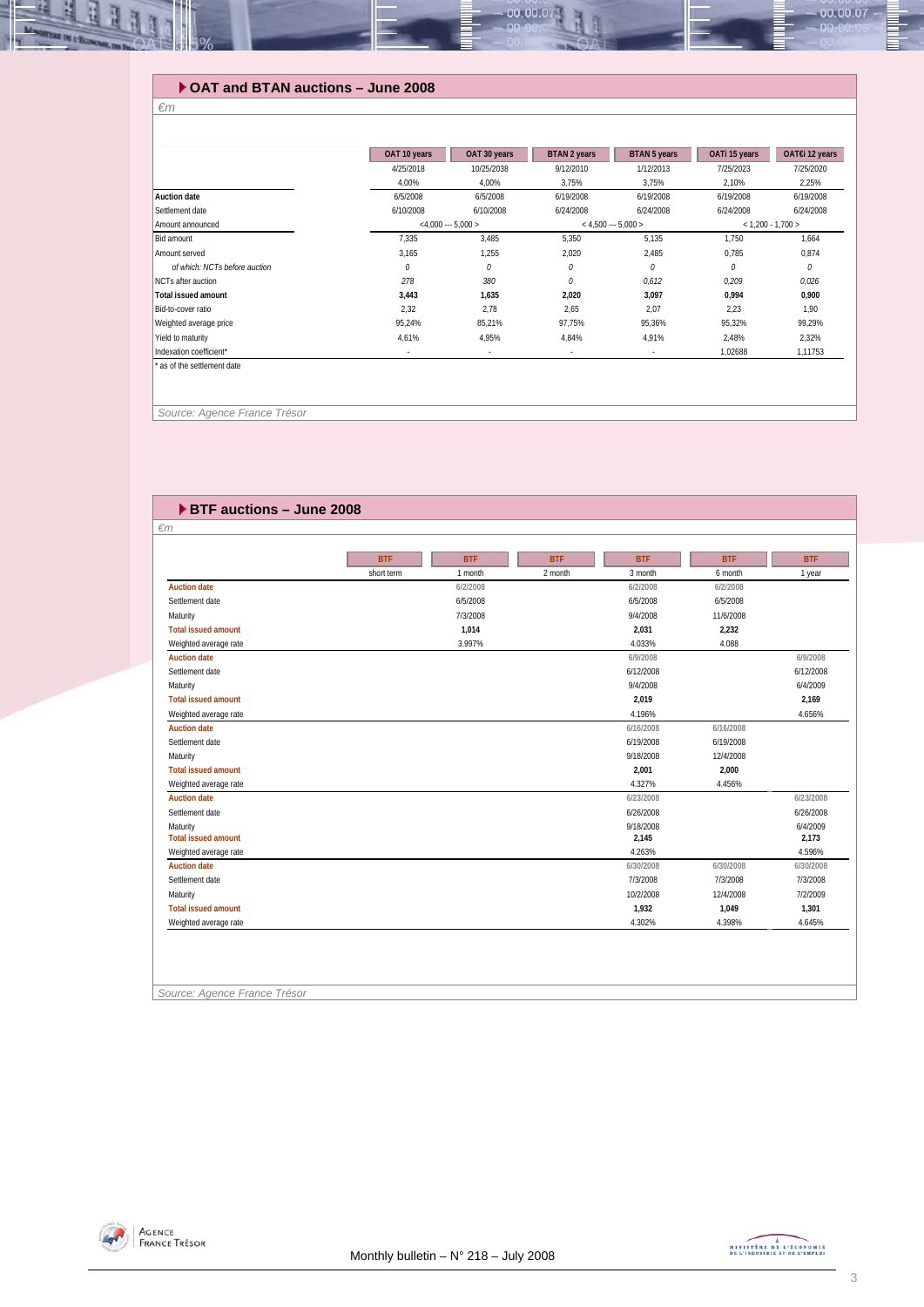<span id="page-3-0"></span>







*(1) difference between the yield of the OAT 4% April 2013 and the yield of the OATi 2.5% July 2013 (2) difference between the yield of the OAT 5% April 2012 and the yield of the OAT€i 3% July 2012 (3) difference between the yield of the OAT 5.5% April 2029 and the yield of the OATi 3.4% July 2029 (4) difference between the yield of the OAT 5.75% October 2032 and the yield of the OAT€i 3.15% July 2032* 

| ▶ Negotiable government debt and swaps  |          |          |          |         |          |         |         |            |             |
|-----------------------------------------|----------|----------|----------|---------|----------|---------|---------|------------|-------------|
| $\varepsilon$ bn                        |          |          |          |         |          |         |         |            |             |
|                                         | end      | end      | end      | end     | end      | end     | end     | end of May | end of June |
|                                         | 2001     | 2002     | 2003     | 2004    | 2005     | 2006    | 2007    | 2008       | 2008        |
| Negotiable government debt              |          |          |          |         |          |         |         |            |             |
| outstanding                             | 653      | 717      | 788      | 833     | 877      | 877     | 921     | 966        | 976         |
| OAT                                     | 443      | 478      | 512      | 552     | 593      | 610     | 641     | 659        | 667         |
| <b>BTAN</b>                             | 158      | 151      | 167      | 184     | 189      | 200     | 202     | 205        | 210         |
| <b>BTF</b>                              | 52       | 88       | 109      | 97      | 95       | 66      | 78      | 102        | 99          |
| <b>Swaps outstanding</b>                | 37       | 61       | 61       | 61      | 52       | 44      | 42      | 35         | 34          |
| Average maturity of the negotiable debt |          |          |          |         |          |         |         |            |             |
| before swaps                            | 6 years  | 5 years  | 5 years  | 6 years | 6 years  | 7 years | 7 years | 7 years    | 7 years     |
|                                         | 47 days  | 343 days | 297 days | 79 days | 267 days | 45 days | 51 days | 31 days    | 29 days     |
| after swaps                             | 5 years  | 5 years  | 5 years  | 6 years | 6 years  | 7 years | 7 years | 7 years    | 7 years     |
|                                         | 358 days | 266 days | 235 days | 33 days | 228 days | 16 days | 29 days | 12 days    | 10 days     |
|                                         |          |          |          |         |          |         |         |            |             |
|                                         |          |          |          |         |          |         |         |            |             |
| Source: Agence France Trésor            |          |          |          |         |          |         |         |            |             |



MINISTRE DE L'ÉCONOMIE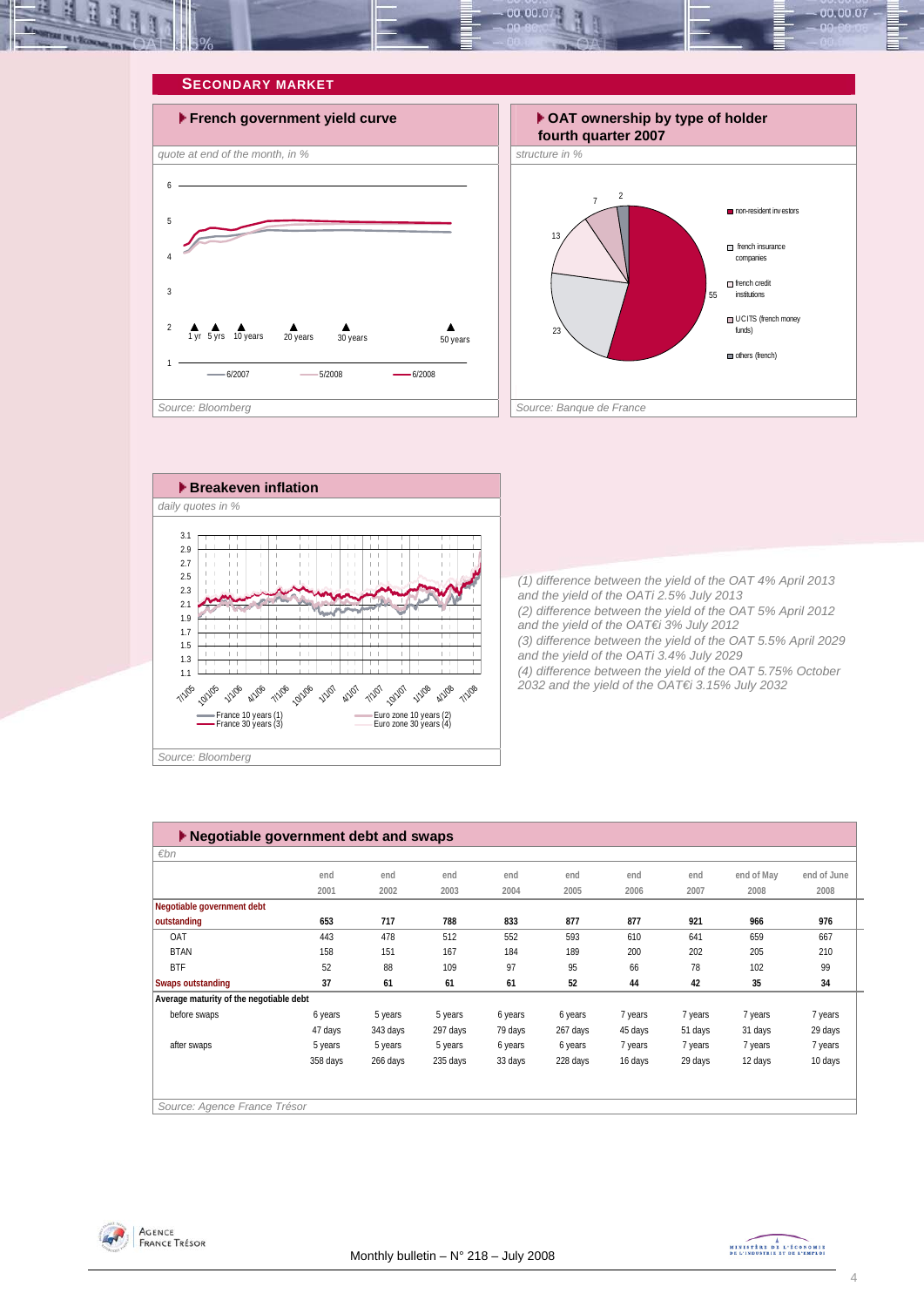

00.001







MINISTRE DE L'ÉCONOMIE

00.00.07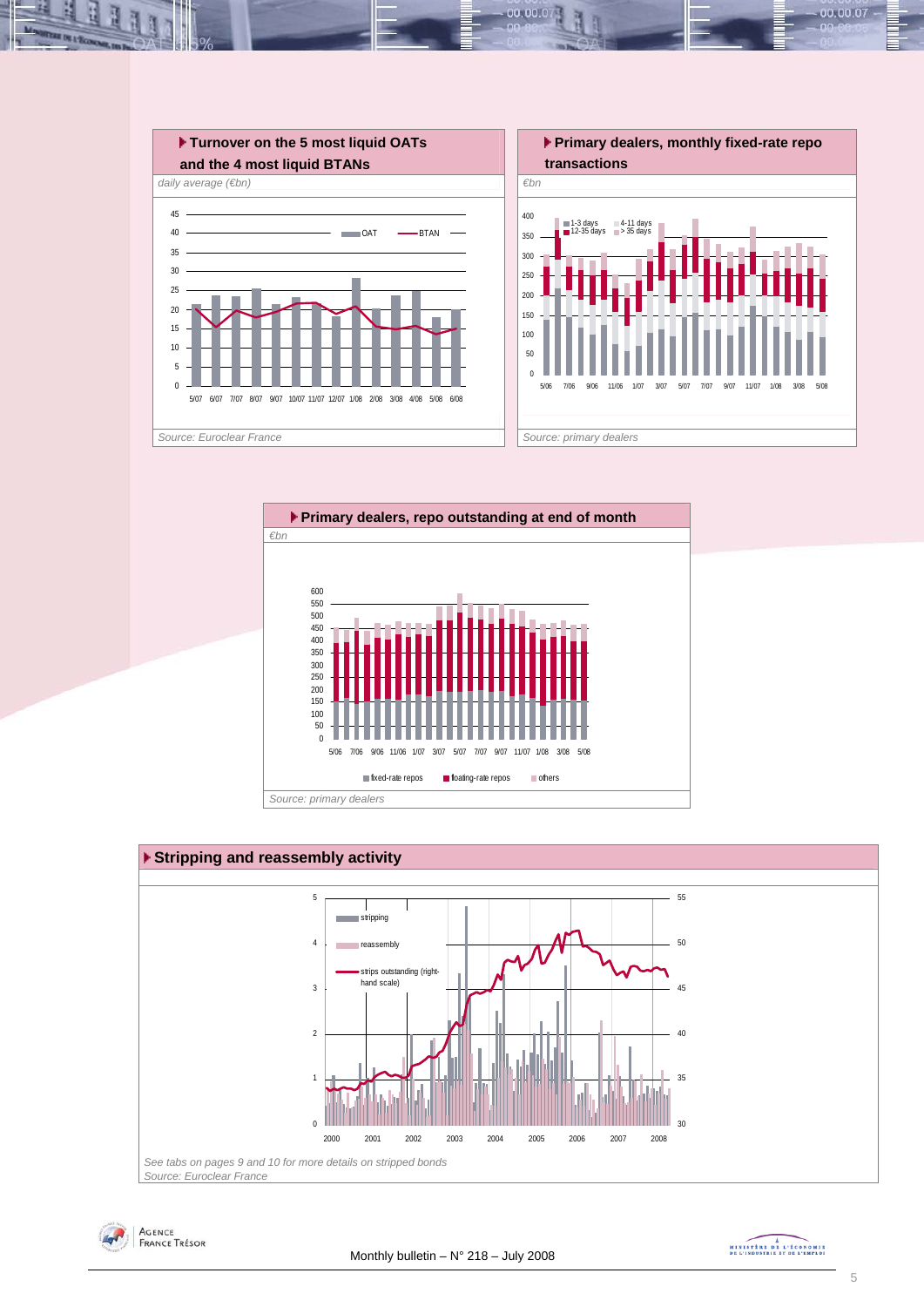<span id="page-5-0"></span>

# **Maintaining long-term inflation expectations stable is necessary**

**By Peter Schaffrik, Dresdner Bank** 

Central banks have a tough job when growth falls while inflation rises.

The experience of the 70s shows there is a lot at stake for the economy. During this period, inflation moved higher while growth moved lower on a trend basis. Rising yields combined with lower growth provided a very challenging environment for risky assets. Meanwhile, higher economic volatility translated directly into higher volatility of yields and central bank policy rates rendering the investment climate even more difficult. Furthermore, it contributed to rising risk premia across asset classes and acted as an additional headwind for economic growth.



Unemployment moved higher on a trend basis, too. This negated the hypothesis that there is a trade-off between unemployment and inflation, the so-called Phillips curve. The Phillips curve tended to be relatively stable before this stagflation period (see chart). This suggested that in the short-term unemployment could be prevented from rising via tolerating higher inflation. However, over a longer-term perspective, such a trade-off did not exist and both inflation and unemployment moved significantly higher. A very unpleasant environment!

Theory and empirical research suggests that these structural shifts in the Phillips curve are due to rising inflation expectations. At the same time, the yield curve moved to structurally steeper levels and the neutral yield level increased. Again, these shifts are due to the increase in long-run inflation expectations (as well as a rise in risk premia).

Learning from this stagflation nightmare, central banks changed their fundamental behaviour by moving towards an explicit or implicit inflation target with inflation expectations at the core. This, amongst other things, led curves to a structurally flatter and inflation expectations to a structurally lower level with positive effects on the real economic trend growth rate.

The lesson we can draw for the current environment, is that it central banks should focus on preventing on nominal and real bond yields to rise on a sustained basis, yield curves to structurally steepen, risky assets to be traded at a discount and financial market as well as real economic volatility to increase markedly over a substantial period of time. Such developments would indeed mean again a very unpleasant economic environment!

*NB: this Agence France Trésor forum offers economists an opportunity to express their personal opinion. Thus, the above article strictly reflects the author's view, and should not be construed as expressing the viewpoints of Agence France Trésor or the Ministry of the Economy, Industry and Employment.* 



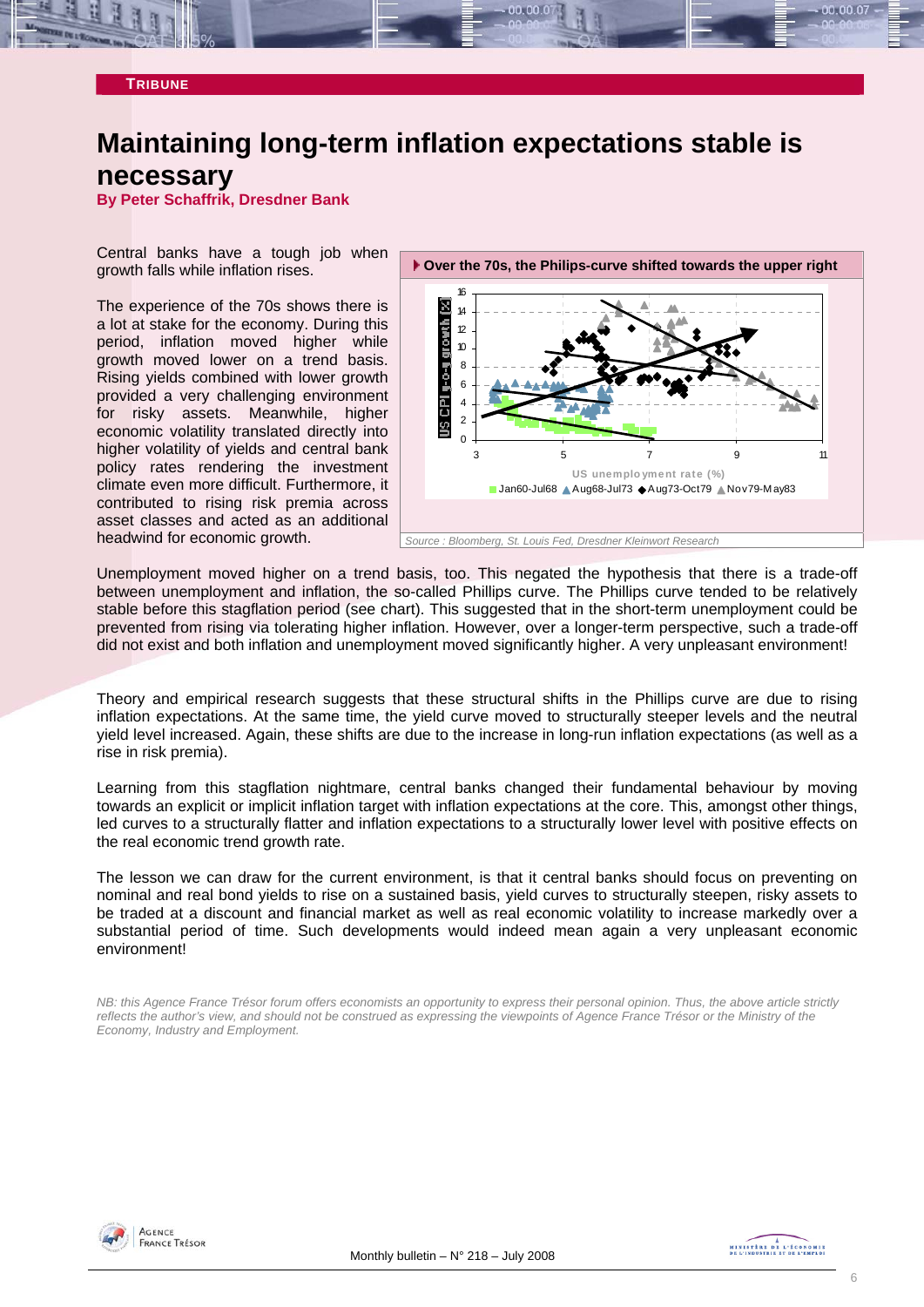<span id="page-6-0"></span>

### **THE FRENCH ECONOMY**

| $\blacktriangleright$ Macro-economic forecast |      |               |                  |  |  |  |  |  |  |
|-----------------------------------------------|------|---------------|------------------|--|--|--|--|--|--|
| Real growth rate as a %                       |      |               |                  |  |  |  |  |  |  |
|                                               |      |               |                  |  |  |  |  |  |  |
|                                               | 2007 | 2008          | 2009             |  |  |  |  |  |  |
| French GDP                                    | 1.9  | $< 1.7 - 2.0$ | $<13/4 - 21/4 >$ |  |  |  |  |  |  |
| Furo zone GDP                                 | 2.6  | 1.8           | 1.9              |  |  |  |  |  |  |
| Household consumption                         | 2.0  | 2.1           | 2.4              |  |  |  |  |  |  |
| <b>Business investment</b>                    | 4.5  | 3.8           | 3.6              |  |  |  |  |  |  |
| Exports                                       | 2.7  | 2.5           | 4.3              |  |  |  |  |  |  |
| Imports                                       | 4.1  | 2.7           | 4.1              |  |  |  |  |  |  |
| Consumer prices                               | 1.5  | 2.2           | 1.6              |  |  |  |  |  |  |
| (year-on-year)                                |      |               |                  |  |  |  |  |  |  |
|                                               |      |               |                  |  |  |  |  |  |  |
|                                               |      |               |                  |  |  |  |  |  |  |

*Source: Ministry of the Economy, Industry and Employment* 

#### **Execent economic indicators**

| $-1.2%$       | 5/2008     |
|---------------|------------|
| 3.1%          | 5/2008     |
| 7.5%          | 3/2008     |
|               |            |
| 3.6%          | 6/2008     |
| 3.5%          | 6/2008     |
| $-4.7$ FUR bn | 5/2008     |
| $-3.7$ FUR bn | 4/2008     |
| $-2.5$ FUR bn | 5/2008     |
| $-3.0$ EUR bn | 4/2008     |
| 4.74%         | 06/30/2008 |
| 4.947%        | 06/30/2008 |
| 1.5764        | 06/30/2008 |
| 166.44        | 06/30/2008 |
|               |            |

 $00.00.07$ 

*\*manufactured goods –* 

*Source: Insee; Ministry of the Economy, Industry and Employment; Banque de France* 





|                    |          |          |          | end of May level |          |
|--------------------|----------|----------|----------|------------------|----------|
|                    | 2005     | 2006     | 2006     | 2007             | 2008     |
| General budget     |          |          |          |                  |          |
| balance            | $-42.48$ | $-38.19$ | $-23.42$ | $-30.85$         | $-31.04$ |
| revenue            | 230.40   | 232.44   | 87.58    | 85.41            | 86.13    |
| expenditure        | 272.88   | 270.63   | 111.00   | 116.26           | 117.17   |
| Balance of special |          |          |          |                  |          |
| Treasury accounts  | 3.48     | $-0.21$  | $-19.07$ | $-19.70$         | $-19.02$ |
| General budget     |          |          |          |                  |          |
| outturn            | $-39.00$ | $-38.40$ | -42.48   | $-50.55$         | $-50.06$ |
|                    |          |          |          |                  |          |
|                    |          |          |          |                  |          |

**Public finance: general government deficit and debt**  *€bn As a % of GDP*  2.6 1.8 1.5 1.5 3.1 3.6 2.7 2.4  $2<sub>q</sub>$ 4.1 57.3 63,9 63.6 64.9 66.4 59.4 58.8 56.9 58.8 62.9 1.0 1.5 2.0 2.5 3.0 3.5 4.0 4.5 1998 1999 2000 2001 2002 2003 2004 2005 2006 2007 48.0 50.0 52.0 54.0 56.0 58.0 60.0 62.0 64.0 66.0 68.0 deficit (left-hand scale) - debt (right-hand scale)

*Source: according to Maastricht Treaty, Insee and Ministry of the Economy, Industry and Employment* 

**previous year prices** *Euro exchange rate Euro exchange rate* 

# Agence<br>France Trésor

*[uelle/index.php](http://www.budget.gouv.fr/directions_services/budget/situation_mensuelle/index.php)*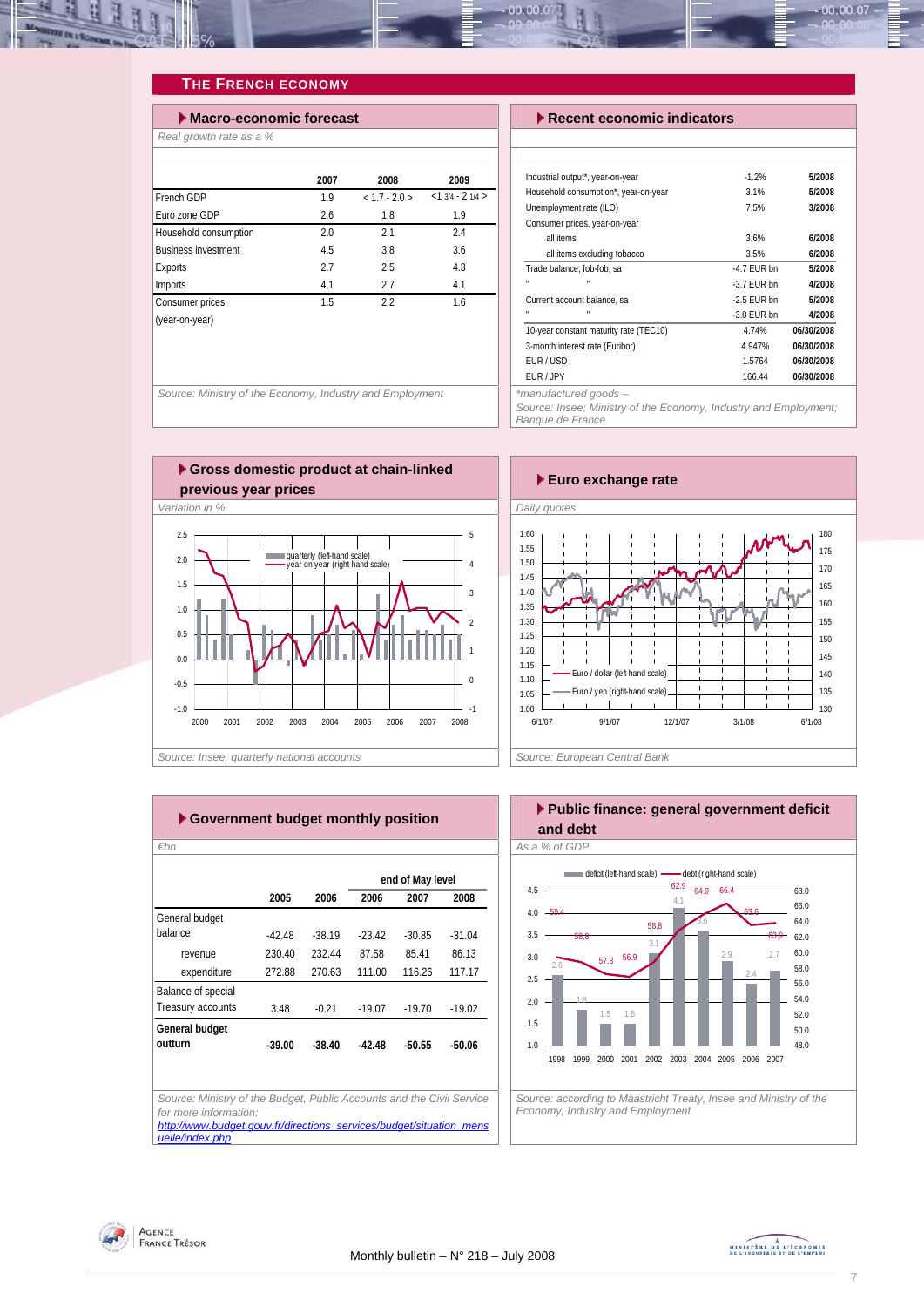<span id="page-7-0"></span>

| $\blacktriangleright$ Timetable for the release of French economic indicators                                                                                                                                                                                                                                                                                                                                                                                                                                                                                                                                                                        |                                                                                                                                                                                                                                                                                                                                                                                                                                                                                                                                                                                    |  |  |  |  |  |  |  |
|------------------------------------------------------------------------------------------------------------------------------------------------------------------------------------------------------------------------------------------------------------------------------------------------------------------------------------------------------------------------------------------------------------------------------------------------------------------------------------------------------------------------------------------------------------------------------------------------------------------------------------------------------|------------------------------------------------------------------------------------------------------------------------------------------------------------------------------------------------------------------------------------------------------------------------------------------------------------------------------------------------------------------------------------------------------------------------------------------------------------------------------------------------------------------------------------------------------------------------------------|--|--|--|--|--|--|--|
| <b>July 2008</b>                                                                                                                                                                                                                                                                                                                                                                                                                                                                                                                                                                                                                                     | August 2008                                                                                                                                                                                                                                                                                                                                                                                                                                                                                                                                                                        |  |  |  |  |  |  |  |
| Central government budget: statement at end of May<br>4<br>Gross foreign exchange reserves in June<br>7<br>Cost-of-construction: index Q1-2008<br>9<br>Foreign trade in May<br>9<br>Industrial output in May<br>10<br>Balance of payments in May<br>15<br>16<br>Consumer prices: index for June<br>Household consumption of manufactured goods in June<br>23<br>Industrial trends: monthly survey for July<br>24<br>Industrial producer prices: June index<br>29<br>Industrial trends: quarterly survey for July<br>29<br>Household confidence survey: July survey<br>29<br>Job seekers in June<br>30<br>Net foreign exchange reserves in June<br>31 | Gross foreign exchange reserves in July<br>7<br>Foreign trade in June<br>Central government budget: statement at end of June<br>8<br>Industrial output in June<br>11<br>Consumer prices: provisional index for July<br>12<br>Balance of payments in June<br>12<br>Payroll employment: provisional results Q2-2008<br>14<br>Wages: provisional statistics Q2-2008<br>14<br>New building starts in July<br>26<br>Sales of new dwelling units: Q2-2008<br>26<br>Industrial investments: July survey<br>28<br>Job seekers in July<br>28<br>Net foreign exchange reserves un July<br>29 |  |  |  |  |  |  |  |
| Harmonized index of consumer prices - Eurozone (Eurostat)<br>Index for June: July 16<br>Index for July: August 14                                                                                                                                                                                                                                                                                                                                                                                                                                                                                                                                    |                                                                                                                                                                                                                                                                                                                                                                                                                                                                                                                                                                                    |  |  |  |  |  |  |  |

00.00.07



**INTERNATIONAL COMPARISONS** 

### 200.0 104.0 66.6 43.8 63.9 65.0 62.8 170.3 0. 25.0 50.0 75.0 100.0  $125.0 -$ 150.0 175.0 U.K. France Germany Italy euro zone USA Japan





 $00.00.07$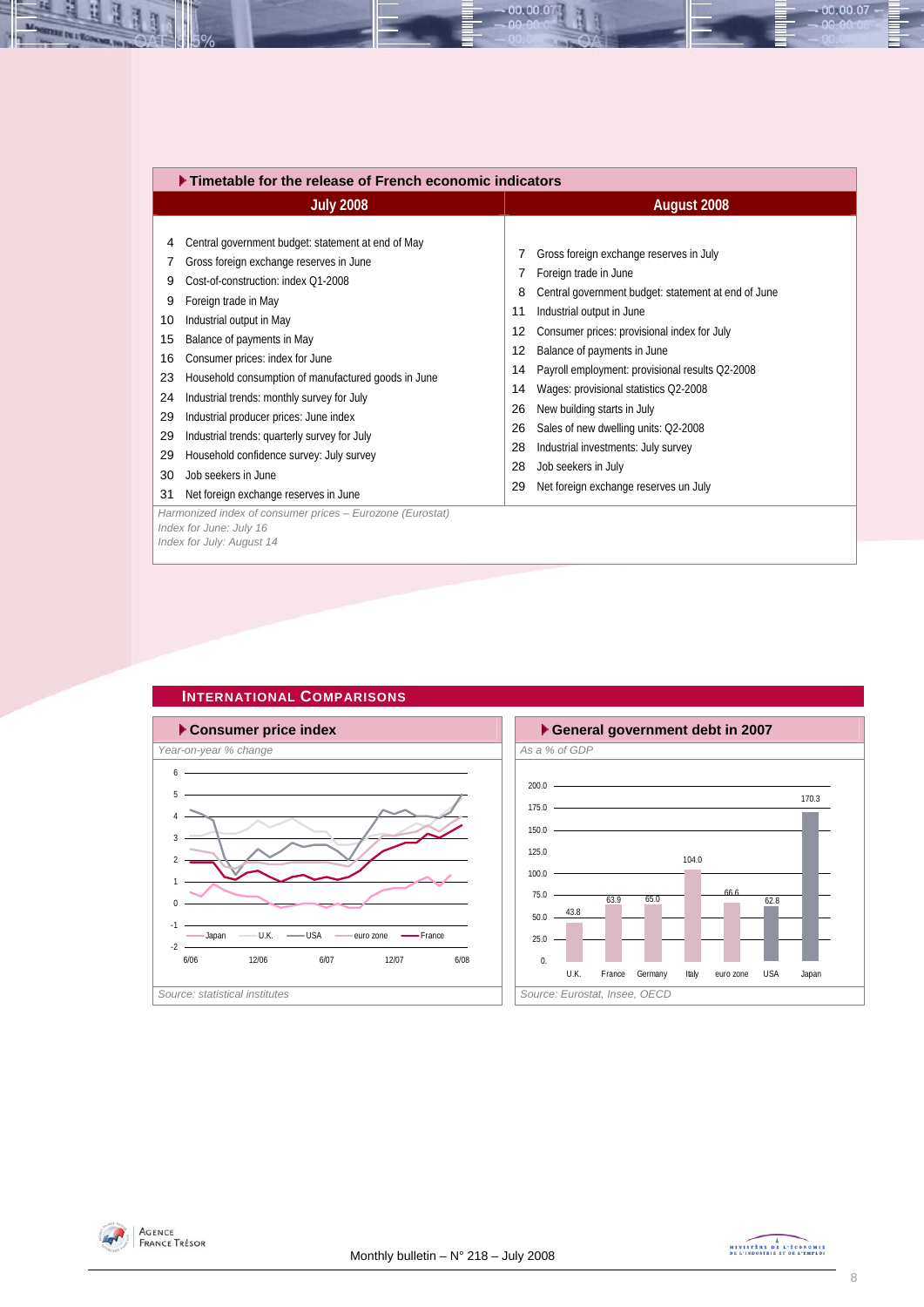#### **FRENCH GOVERNMENT NEGOTIABLE DEBT OUTSTANDING -** *DETTE NEGOCIABLE DE L'ETAT*

 $-00.00.07$ 

# **OAT au 30 juin 2008** */ fungible Treasury bonds at June 30, 2008*

| En euros                                    |                                                                                                                                                                                                                                                                                                      |                                  |                                                                                |                  |               |                                             |                                |                                                  |                                                                                     |                       |
|---------------------------------------------|------------------------------------------------------------------------------------------------------------------------------------------------------------------------------------------------------------------------------------------------------------------------------------------------------|----------------------------------|--------------------------------------------------------------------------------|------------------|---------------|---------------------------------------------|--------------------------------|--------------------------------------------------|-------------------------------------------------------------------------------------|-----------------------|
| <b>CODE ISIN</b><br><b>Euroclear France</b> | Libellé de l'emprunt /<br>Bond                                                                                                                                                                                                                                                                       | Encours / Outstanding            | Coefficient d'indexation / Valeur nominale/ démembre<br>indexation coefficient | face value       | /stripped     | <b>CODE ISIN</b><br><b>Euroclear France</b> | Libellé de l'emprunt /<br>Bond | Encours / Outstanding                            | Coefficient d'indexation<br>Valeur nominale/ face value<br>/ indexation coefficient | démembré<br>/stripped |
|                                             | Échéance 2008                                                                                                                                                                                                                                                                                        | 17 784 161 127                   |                                                                                |                  |               |                                             | Échéance 2018                  | 11 588 000 000                                   |                                                                                     |                       |
| FR0000570665                                | OAT 8,5% 25 octobre 2008                                                                                                                                                                                                                                                                             | 17 784 161 127                   |                                                                                |                  | 3 976 020 000 | FR0010604983                                | OAT 4% 25 avril 2018           | 11 588 000 000                                   |                                                                                     | 122 000 000           |
|                                             | Échéance 2009                                                                                                                                                                                                                                                                                        | 64 585 466 046                   |                                                                                |                  |               |                                             | Échéance 2019                  | 27 924 941 765                                   |                                                                                     |                       |
| FR0000570673V                               | OAT TEC10 25 janvier 2009                                                                                                                                                                                                                                                                            | 9 853 044 498                    |                                                                                |                  |               | FR0000189151                                | OAT 4,25% 25 avril 2019        | 19 065 000 000                                   |                                                                                     | 210 990 000           |
| FR0000571432                                | OAT 4% 25 avril 2009                                                                                                                                                                                                                                                                                 | 18 640 258 371                   |                                                                                |                  | 1 171 490 000 | FR0000570921                                | OAT 8,5% 25 octobre 2019       | 8 844 392 893                                    |                                                                                     | 3 900 290 000         |
| FR0000571424 I                              | OATi 3% 25 juillet 2009                                                                                                                                                                                                                                                                              | 16 248 026 139 (1)               | 1,17642                                                                        | (13 811 416 109) |               | FR0000570954 C                              | ETAT 9.82% 31 décembre 2019    | 15 548 872 (2)                                   | (6692154)                                                                           |                       |
| FR0000186199                                | OAT 4% 25 octobre 2009<br>Échéance 2010                                                                                                                                                                                                                                                              | 19 844 137 038<br>31 162 742 970 |                                                                                |                  | 640 530 000   |                                             | Échéance 2020                  | 15 662 349 560                                   |                                                                                     |                       |
| FR0000186603                                | OAT 5,5% 25 avril 2010                                                                                                                                                                                                                                                                               | 15 311 719 352                   |                                                                                |                  | 618 420 000   | FR00100505591                               | OATEi 2,25% 25 juillet 2020    | 15 662 349 560 (1)                               | 1,11826<br>(14 006 000 000)                                                         |                       |
| FR0000187023                                | OAT 5,5% 25 octobre 2010                                                                                                                                                                                                                                                                             | 15 851 023 618                   |                                                                                |                  | 1 198 580 000 |                                             | Échéance 2021                  | 19 857 000 000                                   |                                                                                     |                       |
|                                             | Échéance 2011                                                                                                                                                                                                                                                                                        | 50 454 022 092                   |                                                                                |                  |               | FR0010192997                                | OAT 3,75% 25 avril 2021        | 19 857 000 000                                   |                                                                                     | 478 640 000           |
| FR0000570731                                | OAT 6,5% 25 avril 2011                                                                                                                                                                                                                                                                               | 19 572 445 710                   |                                                                                |                  | 1071130000    |                                             | Échéance 2022                  | 1 243 939 990                                    |                                                                                     |                       |
| FR0010094375 I                              | OATi 1,6% 25 juillet 2011                                                                                                                                                                                                                                                                            | 16 826 690 050 (1)               | 1,09885                                                                        | (15 313 000 000) |               | FR0000571044                                | OAT 8,25% 25 avril 2022        | 1 243 939 990                                    |                                                                                     | 814 250 000           |
| FR0000187874                                | OAT 5% 25 octobre 2011                                                                                                                                                                                                                                                                               | 14 054 886 332                   |                                                                                |                  | 325 940 000   |                                             | Échéance 2023                  | 24 736 310 483                                   |                                                                                     |                       |
|                                             | Échéance 2012                                                                                                                                                                                                                                                                                        | 58 957 617 483                   |                                                                                |                  |               | FR0000571085                                | OAT 8,5% 25 avril 2023         | 10 606 195 903                                   |                                                                                     | 7 048 940 000         |
| FR0000188328                                | OAT 5% 25 avril 2012                                                                                                                                                                                                                                                                                 | 17 169 110 580                   |                                                                                |                  |               |                                             | OATi 2,1% 25 juillet 2023      | 4 104 114 580 (1)                                | 1,02757<br>(3 994 000 000)                                                          |                       |
| FR00001880131                               | OAT€i 3% 25 juillet 2012                                                                                                                                                                                                                                                                             | 16 748 686 640 (1)               | 1,15556                                                                        | (14 494 000 000) |               | FR0010466938                                | OAT 4,25% 25 octobre 2023      | 10 026 000 000                                   |                                                                                     | 270 000 000           |
| FR0000188690                                | OAT 4.75% 25 octobre 2012                                                                                                                                                                                                                                                                            | 19 554 122 924                   |                                                                                |                  | 804 400 000   |                                             | Échéance 2025                  | 9 671 928 118                                    |                                                                                     |                       |
| FR0000570780                                | OAT 8.5% 26 décembre 2012                                                                                                                                                                                                                                                                            | 5 485 697 339                    |                                                                                |                  |               | FR0000571150                                | OAT 6% 25 octobre 2025         | 9 671 928 118                                    |                                                                                     | 3 314 600 000         |
|                                             | Échéance 2013                                                                                                                                                                                                                                                                                        | 53 643 562 043                   |                                                                                |                  |               |                                             | Échéance 2028                  | 15 303 907                                       |                                                                                     |                       |
| FR0000188989                                | OAT 4% 25 avril 2013                                                                                                                                                                                                                                                                                 | 19 137 183 879                   |                                                                                |                  | 200 450 000   | FR0000571226 C                              | OAT zéro coupon 28 mars 2028   | 15 303 907 (3)                                   | (46232603)                                                                          |                       |
| FR00001889551                               | OATi 2,5% 25 juillet 2013                                                                                                                                                                                                                                                                            | 16 909 620 485 (1)               | 1.11645                                                                        | (15145882471)    |               |                                             |                                |                                                  |                                                                                     |                       |
| FR0010011130                                | OAT 4% 25 octobre 2013                                                                                                                                                                                                                                                                               | 17 596 757 679                   |                                                                                |                  | 231 820 000   |                                             | Échéance 2029                  | 23 587 499 465                                   |                                                                                     |                       |
|                                             | Échéance 2014                                                                                                                                                                                                                                                                                        | 33 925 724 224                   |                                                                                |                  |               | FR0000571218                                | OAT 5,5% 25 avril 2029         | 15 500 880 458                                   |                                                                                     | 2 251 670 000         |
| FR0010061242                                | OAT 4% 25 avril 2014                                                                                                                                                                                                                                                                                 | 18 039 752 234                   |                                                                                |                  | 266 380 000   | FR00001864131                               | OATi 3,4% 25 juillet 2029      | 8 086 619 007 (1)                                | 1,17144<br>(6 903 144 000)                                                          |                       |
| FR0010112052                                | OAT 4% 25 octobre 2014                                                                                                                                                                                                                                                                               | 15 885 971 990                   |                                                                                |                  | 156 550 000   |                                             | Échéance 2032                  | 28 639 461 780                                   |                                                                                     |                       |
|                                             | Échéance 2015                                                                                                                                                                                                                                                                                        | 50 073 082 133                   |                                                                                |                  |               | FR00001887991                               | OATEI 3,15% 25 juillet 2032    | 9 901 461 780 (1)                                | 1,13302<br>(8739 000 000)                                                           |                       |
| FR0010163543                                | OAT 3,5% 25 avril 2015                                                                                                                                                                                                                                                                               | 18 055 313 893                   |                                                                                |                  | 165 850 000   | FR0000187635                                | OAT 5,75% 25 octobre 2032      | 18 738 000 000                                   |                                                                                     | 6 250 100 000         |
| FR00101355251                               | OAT€i 1,6% 25 juillet 2015                                                                                                                                                                                                                                                                           | 11 952 768 240 (1)               | 1,09578                                                                        | (10908000000)    |               |                                             | Échéance 2035                  | 15 614 000 000                                   |                                                                                     |                       |
| FR0010216481                                | OAT 3% 25 octobre 2015                                                                                                                                                                                                                                                                               | 20 065 000 000                   |                                                                                |                  | 413 840 000   | FR0010070060                                | OAT 4,75% 25 avril 2035        | 15 614 000 000                                   |                                                                                     | 2 876 520 000         |
|                                             | Échéance 2016                                                                                                                                                                                                                                                                                        | 42 483 000 000                   |                                                                                |                  |               |                                             | Échéance 2038                  | 13 043 000 000                                   |                                                                                     |                       |
| FR0010288357                                | OAT 3,25% 25 avril 2016                                                                                                                                                                                                                                                                              | 20 461 000 000                   |                                                                                |                  | 30 950 000    | FR0010371401                                | OAT 4% 25 octobre 2038         | 13 043 000 000                                   |                                                                                     | 2 215 350 000         |
| FR0000187361                                | OAT 5% 25 octobre 2016                                                                                                                                                                                                                                                                               | 22 022 000 000                   |                                                                                |                  | 1 158 480 000 |                                             | Échéance 2040                  | 5 070 327 740                                    |                                                                                     |                       |
| FR0010415331                                | Échéance 2017<br>OAT 3,75% 25 avril 2017                                                                                                                                                                                                                                                             | 52 169 193 610<br>19 990 000 000 |                                                                                |                  | 325 500 000   | FR00104473671                               | OATEI 1,8% 25 juillet 2040     | 5 070 327 740 (1)                                | 1.04954<br>(4 831 000 000)                                                          |                       |
| FR00102351761                               | OATi 1% 25 juillet 2017                                                                                                                                                                                                                                                                              | 15 517 193 610 (1)               | 1,05999                                                                        | (14639000000)    |               |                                             | Échéance 2055                  | 14 926 000 000                                   |                                                                                     |                       |
| FR0010517417                                | OAT 4,25% 25 octobre 2017                                                                                                                                                                                                                                                                            | 16 662 000 000                   |                                                                                |                  |               | 172 700 000 FR0010171975                    | OAT 4% 25 avril 2055           | 14 926 000 000                                   |                                                                                     | 2 997 790 000         |
|                                             |                                                                                                                                                                                                                                                                                                      |                                  |                                                                                |                  |               |                                             |                                |                                                  |                                                                                     |                       |
|                                             |                                                                                                                                                                                                                                                                                                      |                                  |                                                                                |                  |               |                                             |                                | <b>Total OAT / total fungible Treasury bonds</b> |                                                                                     | 666 818 634 536       |
|                                             | (1) Encours OAT indexées = valeur nominale x coefficient d'indexation / indexed bonds outstanding = face value x indexation coefficient<br>(2) y compris intérêts capitalisés au 31/12/2007 / including coupons capitalized at 12/31/2007 ; non offerte à la souscription / not open to subscription |                                  |                                                                                |                  |               |                                             |                                | Encours démembré /stripped outstanding           |                                                                                     | 46 507 320 000        |
|                                             | (3) valeur actualisée au 31/03/2008 / actualized value at 03/31/2008 ; non offerte à la souscription / not open to subscription                                                                                                                                                                      |                                  |                                                                                |                  |               |                                             |                                |                                                  |                                                                                     |                       |
|                                             |                                                                                                                                                                                                                                                                                                      |                                  |                                                                                |                  |               |                                             | En % des lignes démembrables   |                                                  |                                                                                     |                       |
|                                             | OATi: OAT indexée sur l'indice français des prix à la consommation (hors tabac) / OAT indexed on the French consumer price index (excluding tobacco)                                                                                                                                                 |                                  |                                                                                |                  |               |                                             | As a % of strippable bonds     |                                                  |                                                                                     | 7,14 %                |
|                                             | OAT€i : OAT indexée sur l'indice des prix à la consommation harmonisé de la zone euro (hors tabac) / OAT indexed on the eurozone harmonized index of                                                                                                                                                 |                                  |                                                                                |                  |               |                                             | Durée de vie moyenne           |                                                  |                                                                                     |                       |
| consumer price (excluding tobacco)          |                                                                                                                                                                                                                                                                                                      |                                  |                                                                                |                  |               |                                             |                                |                                                  |                                                                                     | 9 ans et 254 jours    |
|                                             | TEC 10 : taux de l'échéance constante à 10 ans / yield of 10-year constant maturity Treasury                                                                                                                                                                                                         |                                  |                                                                                |                  |               |                                             | Average maturity               |                                                  |                                                                                     | 9 years and 254 days  |

<span id="page-8-0"></span>



 $00007$ 

nn nn